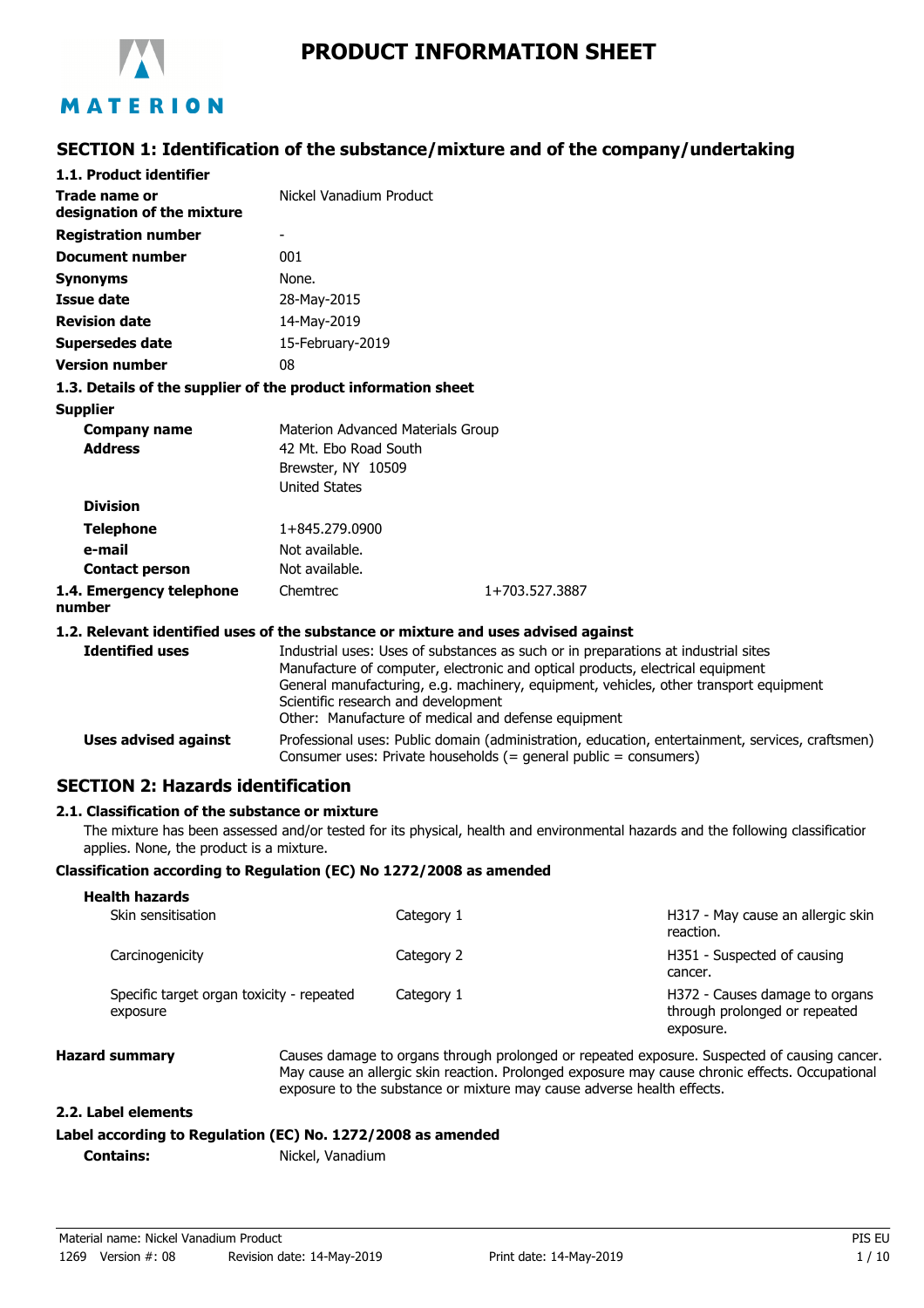

| Signal word                              | Danger                                                                                                                                                                                                                                                                                                                                                                           |
|------------------------------------------|----------------------------------------------------------------------------------------------------------------------------------------------------------------------------------------------------------------------------------------------------------------------------------------------------------------------------------------------------------------------------------|
| <b>Hazard statements</b>                 |                                                                                                                                                                                                                                                                                                                                                                                  |
|                                          | The material as sold in solid form is generally not considered hazardous. However, if the process<br>involves grinding, melting, cutting or any other process that causes a release of dust or fumes,<br>hazardous levels of airborne particulate could be generated.                                                                                                            |
| H317                                     | May cause an allergic skin reaction.                                                                                                                                                                                                                                                                                                                                             |
| H351                                     | Suspected of causing cancer.                                                                                                                                                                                                                                                                                                                                                     |
| H372                                     | Causes damage to organs through prolonged or repeated exposure.                                                                                                                                                                                                                                                                                                                  |
| <b>Precautionary statements</b>          |                                                                                                                                                                                                                                                                                                                                                                                  |
| <b>Prevention</b>                        |                                                                                                                                                                                                                                                                                                                                                                                  |
| P <sub>201</sub>                         | Obtain special instructions before use.                                                                                                                                                                                                                                                                                                                                          |
| P202                                     | Do not handle until all safety precautions have been read and understood.                                                                                                                                                                                                                                                                                                        |
| P260                                     | Do not breathe dust/fume/gas/mist/vapours/spray.                                                                                                                                                                                                                                                                                                                                 |
| P <sub>264</sub>                         | Wash thoroughly after handling.                                                                                                                                                                                                                                                                                                                                                  |
| P270                                     | Do not eat, drink or smoke when using this product.                                                                                                                                                                                                                                                                                                                              |
| P272                                     | Contaminated work clothing should not be allowed out of the workplace.                                                                                                                                                                                                                                                                                                           |
| P273                                     | Avoid release to the environment.                                                                                                                                                                                                                                                                                                                                                |
| P280                                     | Wear protective gloves/protective clothing/eye protection/face protection.                                                                                                                                                                                                                                                                                                       |
| <b>Response</b>                          |                                                                                                                                                                                                                                                                                                                                                                                  |
| $P302 + P352$                            | IF ON SKIN: Wash with plenty of water.                                                                                                                                                                                                                                                                                                                                           |
| $P308 + P313$                            | IF exposed or concerned: Get medical advice/attention.                                                                                                                                                                                                                                                                                                                           |
| $P333 + P313$                            | If skin irritation or rash occurs: Get medical advice/attention.                                                                                                                                                                                                                                                                                                                 |
| $P362 + P364$                            | Take off contaminated clothing and wash it before reuse.                                                                                                                                                                                                                                                                                                                         |
| P391                                     | Collect spillage.                                                                                                                                                                                                                                                                                                                                                                |
| <b>Storage</b>                           |                                                                                                                                                                                                                                                                                                                                                                                  |
| P405                                     | Store locked up.                                                                                                                                                                                                                                                                                                                                                                 |
| <b>Disposal</b>                          |                                                                                                                                                                                                                                                                                                                                                                                  |
| P501                                     | Dispose of contents/container in accordance with local/regional/national/international regulations.                                                                                                                                                                                                                                                                              |
| <b>Supplemental label</b><br>information | 100 % of the mixture consists of component(s) of unknown acute oral toxicity. 100 % of the<br>mixture consists of component(s) of unknown acute dermal toxicity. 100 % of the mixture consists<br>of component(s) of unknown acute hazards to the aquatic environment. 100 % of the mixture<br>consists of component(s) of unknown long-term hazards to the aquatic environment. |
| 2.3. Other hazards                       | Not a PBT or vPvB substance or mixture.                                                                                                                                                                                                                                                                                                                                          |
|                                          |                                                                                                                                                                                                                                                                                                                                                                                  |

# **SECTION 3: Composition/information on ingredients**

| 3.2. Mixtures |  |
|---------------|--|
|               |  |

# **General information**

| <b>Chemical name</b>   | $\frac{0}{0}$                          | No.                          | CAS-No. / EC REACH Registration No. Index No. |                          | <b>Notes</b> |
|------------------------|----------------------------------------|------------------------------|-----------------------------------------------|--------------------------|--------------|
| <b>Nickel</b>          | $85 - 98$                              | 7440-02-0<br>231-111-4       | -                                             | 028-002-01-4             |              |
| <b>Classification:</b> | Carc. 2; H351, Aguatic Chronic 3; H412 |                              |                                               |                          | 7,S          |
| Vanadium               | $2 - 15$                               | 7440-62-2<br>$231 - 171 - 1$ | -                                             | $\overline{\phantom{a}}$ |              |
| <b>Classification:</b> | $\overline{\phantom{0}}$               |                              |                                               |                          |              |

### **List of abbreviations and symbols that may be used above**

#: This substance has been assigned Union workplace exposure limit(s).

M: M-factor

PBT: persistent, bioaccumulative and toxic substance.

vPvB: very persistent and very bioaccumulative substance.

All concentrations are in percent by weight unless ingredient is a gas. Gas concentrations are in percent by volume.

**Composition comments** The full text for all H-statements is displayed in section 16.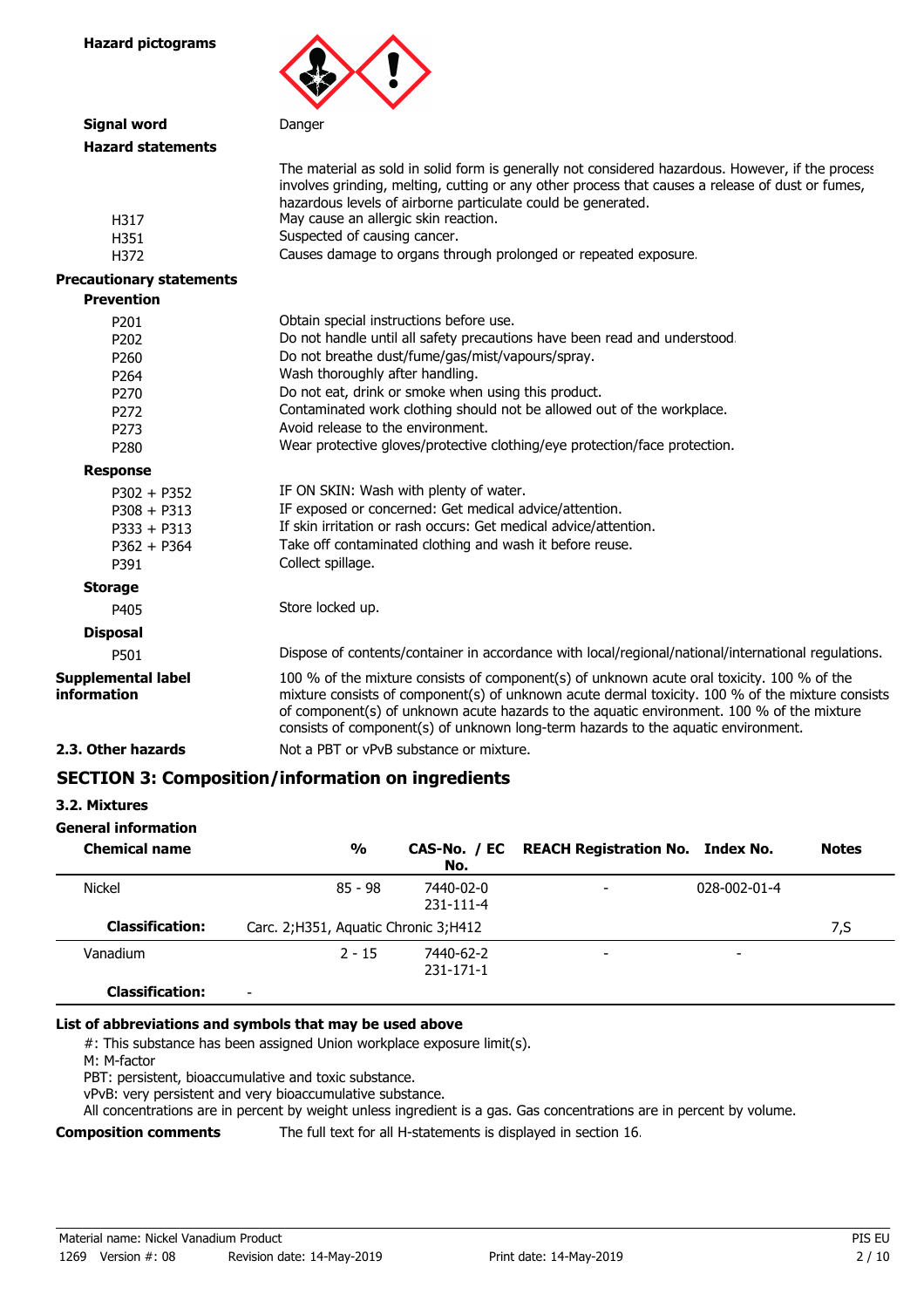# **SECTION 4: First aid measures**

If exposed or concerned: get medical attention/advice. IF exposed or concerned: Get medical advice/attention. If you feel unwell, seek medical advice (show the label where possible). Ensure that medical personnel are aware of the material(s) involved, and take precautions to protect themselves. Wash contaminated clothing before reuse. **General information 4.1. Description of first aid measures Inhalation** Move to fresh air. Call a physician if symptoms develop or persist. Remove contaminated clothing immediately and wash skin with soap and water. In case of eczema or other skin disorders: Seek medical attention and take along these instructions. **Skin contact Eye contact** Rinse with water. Get medical attention if irritation develops and persists. **Ingestion** Rinse mouth. Get medical attention if symptoms occur. May cause an allergic skin reaction. Dermatitis. Rash. Prolonged exposure may cause chronic effects. **4.2. Most important symptoms and effects, both acute and delayed** Provide general supportive measures and treat symptomatically. Keep victim under observation. Symptoms may be delayed. **4.3. Indication of any immediate medical attention and special treatment needed SECTION 5: Firefighting measures General fire hazards** No unusual fire or explosion hazards noted. **5.1. Extinguishing media Suitable extinguishing** Foam. Dry sand. **media Unsuitable extinguishing** Do not use water jet as an extinguisher, as this will spread the fire. Carbon dioxide (CO2). **media 5.2. Special hazards arising** This product is not flammable. **from the substance or mixture 5.3. Advice for firefighters Special protective** Self-contained breathing apparatus and full protective clothing must be worn in case of fire. **equipment for firefighters Special firefighting** Move containers from fire area if you can do so without risk. **procedures Specific methods** Use standard firefighting procedures and consider the hazards of other involved materials.

**SECTION 6: Accidental release measures**

### **6.1. Personal precautions, protective equipment and emergency procedures**

| For non-emergency<br>personnel                               | Keep unnecessary personnel away. Keep people away from and upwind of spill/leak. Wear<br>appropriate protective equipment and clothing during clean-up. Do not touch damaged containers<br>or spilled material unless wearing appropriate protective clothing. Ensure adequate ventilation.<br>Local authorities should be advised if significant spillages cannot be contained. For personal<br>protection, see section 8 of the SDS. |
|--------------------------------------------------------------|----------------------------------------------------------------------------------------------------------------------------------------------------------------------------------------------------------------------------------------------------------------------------------------------------------------------------------------------------------------------------------------------------------------------------------------|
| For emergency<br>responders                                  | Keep unnecessary personnel away. Use personal protection recommended in Section 8 of the SDS.                                                                                                                                                                                                                                                                                                                                          |
| 6.2. Environmental<br>precautions                            | Avoid discharge into drains, water courses or onto the ground.                                                                                                                                                                                                                                                                                                                                                                         |
| 6.3. Methods and material for<br>containment and cleaning up | The product is immiscible with water and will spread on the water surface. Clean up in accordance<br>with all applicable regulations. Stop the flow of material, if this is without risk. Following product<br>recovery, flush area with water. Put material in suitable, covered, labeled containers.                                                                                                                                 |
| 6.4. Reference to other<br>sections                          | For personal protection, see section 8. For waste disposal, see section 13.                                                                                                                                                                                                                                                                                                                                                            |

## **SECTION 7: Handling and storage**

| 7.1. Precautions for safe<br>handling | Obtain special instructions before use. Do not handle until all safety precautions have been read<br>and understood. Avoid breathing dust/fume/gas/mist/vapours/spray. Avoid contact with eyes, skin,<br>and clothing. Avoid prolonged exposure. When using, do not eat, drink or smoke. Should be<br>handled in closed systems, if possible. Provide adequate ventilation. Wear appropriate personal<br>protective equipment. Wash hands thoroughly after handling. Observe good industrial hygiene<br>practices. |
|---------------------------------------|--------------------------------------------------------------------------------------------------------------------------------------------------------------------------------------------------------------------------------------------------------------------------------------------------------------------------------------------------------------------------------------------------------------------------------------------------------------------------------------------------------------------|
|                                       |                                                                                                                                                                                                                                                                                                                                                                                                                                                                                                                    |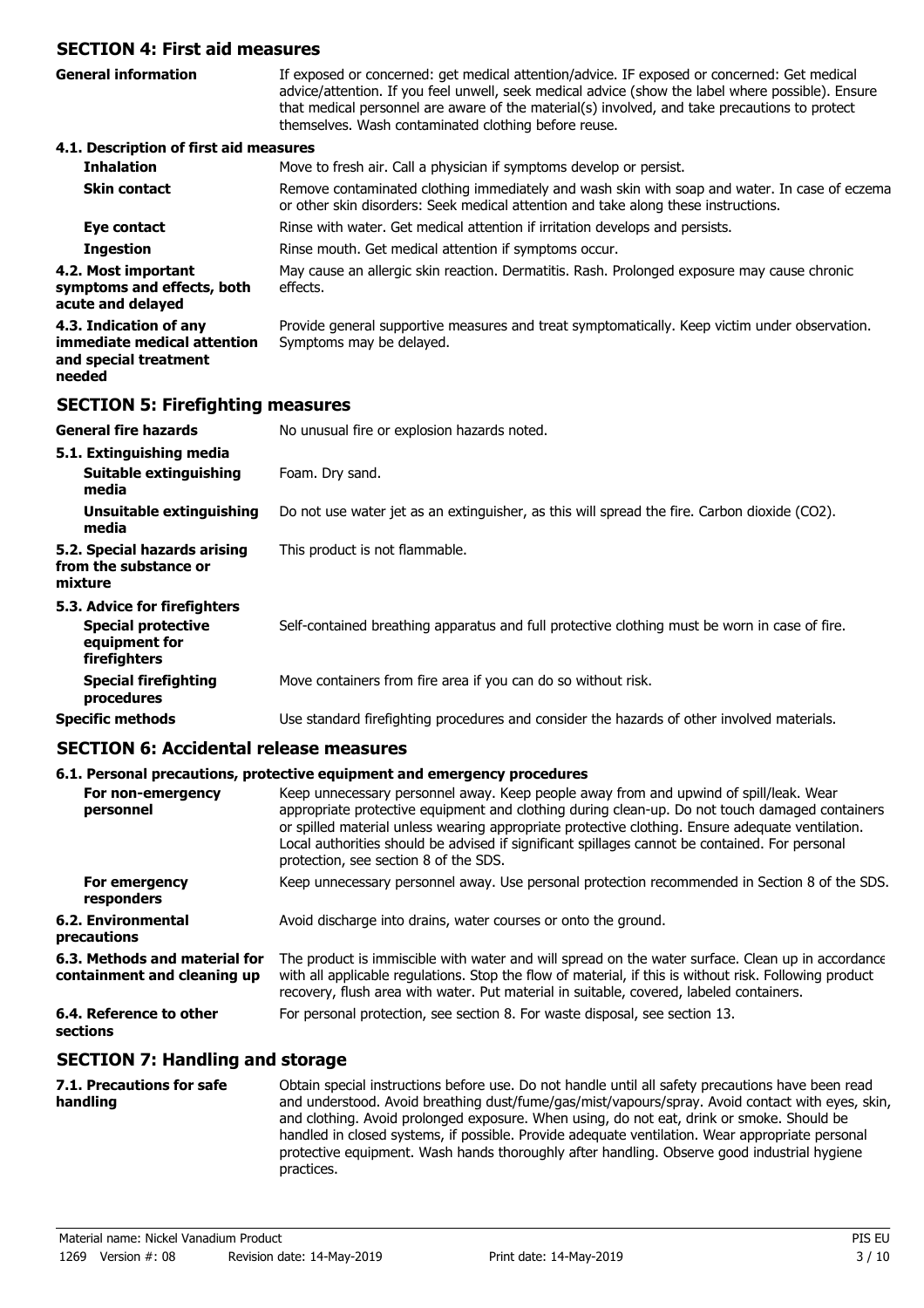**7.2. Conditions for safe storage, including any incompatibilities**

**7.3. Specific end use(s)** Not available.

# **SECTION 8: Exposure controls/personal protection**

### **8.1. Control parameters**

### **Occupational exposure limits**

| Austria. MAK List, OEL Ordinance (GwV), BGBl. II, no. 184/2001<br><b>Components</b> | <b>Type</b>                                                                                                                   | <b>Value</b>                   | <b>Form</b>         |
|-------------------------------------------------------------------------------------|-------------------------------------------------------------------------------------------------------------------------------|--------------------------------|---------------------|
| Vanadium (CAS 7440-62-2)                                                            | <b>MAK</b>                                                                                                                    | $0,5$ mg/m3                    | Inhalable fraction. |
|                                                                                     | <b>STEL</b>                                                                                                                   | 1 mg/m3                        | Inhalable fraction. |
| Austria. TRK List, OEL Ordinance (GwV), BGBI. II, no. 184/2001<br><b>Components</b> | <b>Type</b>                                                                                                                   | <b>Value</b>                   | <b>Form</b>         |
| Nickel (CAS 7440-02-0)                                                              | <b>STEL</b>                                                                                                                   | $2$ mg/m $3$                   | Inhalable dust.     |
|                                                                                     | <b>TWA</b>                                                                                                                    | $0.5$ mg/m $3$                 | Inhalable dust.     |
| <b>Belgium. Exposure Limit Values.</b><br><b>Components</b>                         | <b>Type</b>                                                                                                                   | <b>Value</b>                   |                     |
| Nickel (CAS 7440-02-0)                                                              | <b>TWA</b>                                                                                                                    | 1 mg/m3                        |                     |
| <b>Components</b>                                                                   | Bulgaria. OELs. Regulation No 13 on protection of workers against risks of exposure to chemical agents at work<br><b>Type</b> | <b>Value</b>                   |                     |
| Nickel (CAS 7440-02-0)                                                              | <b>TWA</b>                                                                                                                    | $0,05 \,\mathrm{mg/m}$         |                     |
| 13/09                                                                               | Croatia. Dangerous Substance Exposure Limit Values in the Workplace (ELVs), Annexes 1 and 2, Narodne Novine,                  |                                |                     |
| <b>Components</b>                                                                   | <b>Type</b>                                                                                                                   | <b>Value</b>                   |                     |
| Nickel (CAS 7440-02-0)                                                              | <b>MAC</b>                                                                                                                    | $0,5$ mg/m3                    |                     |
| amended.                                                                            | Cyprus. OELs. Control of factory atmosphere and dangerous substances in factories regulation, PI 311/73, as                   |                                |                     |
| <b>Components</b>                                                                   | <b>Type</b>                                                                                                                   | <b>Value</b>                   |                     |
| Nickel (CAS 7440-02-0)                                                              | <b>TWA</b>                                                                                                                    | 1 mg/m3                        |                     |
| <b>Czech Republic. OELs. Government Decree 361</b><br><b>Components</b>             | <b>Type</b>                                                                                                                   | <b>Value</b>                   | Form                |
| Nickel (CAS 7440-02-0)                                                              | Ceiling                                                                                                                       | 1 mg/m $3$                     |                     |
|                                                                                     | <b>TWA</b>                                                                                                                    | $0,5$ mg/m3                    |                     |
| Vanadium (CAS 7440-62-2)                                                            | Ceiling                                                                                                                       | $0,15 \text{ mg/m}$ 3          | Dust.               |
|                                                                                     | <b>TWA</b>                                                                                                                    | $0,05$ mg/m3                   | Dust.               |
| <b>Denmark. Exposure Limit Values</b><br><b>Components</b>                          | <b>Type</b>                                                                                                                   | <b>Value</b>                   | Form                |
| Nickel (CAS 7440-02-0)                                                              | <b>TLV</b>                                                                                                                    | $0,05 \text{ mg/m}$ 3<br>Dust. |                     |
| September 2001)                                                                     | Estonia. OELs. Occupational Exposure Limits of Hazardous Substances. (Annex of Regulation No. 293 of 18                       |                                |                     |
| <b>Components</b>                                                                   | <b>Type</b>                                                                                                                   | <b>Value</b>                   |                     |
| Nickel (CAS 7440-02-0)                                                              | <b>TWA</b>                                                                                                                    | $0,5$ mg/m3                    |                     |
| <b>Finland. Workplace Exposure Limits</b><br><b>Components</b>                      | <b>Type</b>                                                                                                                   | <b>Value</b>                   | Form                |
| Nickel (CAS 7440-02-0)                                                              | <b>TWA</b>                                                                                                                    | $0,01$ mg/m3                   | Respirable.         |
| <b>Components</b>                                                                   | France. Threshold Limit Values (VLEP) for Occupational Exposure to Chemicals in France, INRS ED 984<br><b>Type</b>            | <b>Value</b>                   |                     |
| Nickel (CAS 7440-02-0)                                                              | <b>VME</b>                                                                                                                    | 1 mg/m $3$                     |                     |
| Regulatory status: Indicative limit (VL)                                            |                                                                                                                               |                                |                     |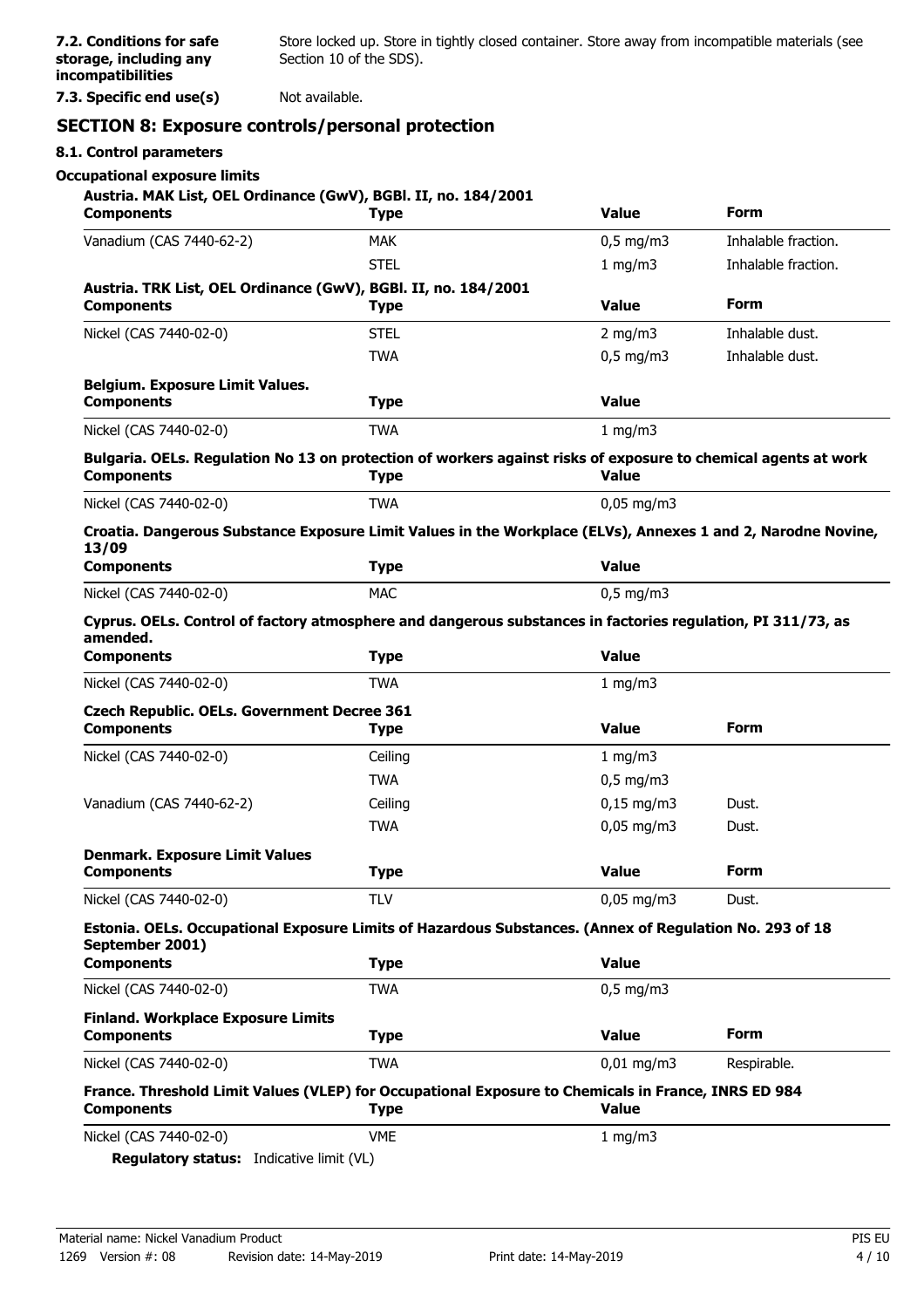| Germany. TRGS 900, Limit Values in the Ambient Air at the Workplace<br><b>Components</b>                                                                                                                                                 | <b>Type</b> | Value                  | Form                 |
|------------------------------------------------------------------------------------------------------------------------------------------------------------------------------------------------------------------------------------------|-------------|------------------------|----------------------|
| Nickel (CAS 7440-02-0)                                                                                                                                                                                                                   | <b>AGW</b>  | $0,006$ mg/m3          | Respirable fraction. |
| Greece. OELs (Decree No. 90/1999, as amended)<br><b>Components</b>                                                                                                                                                                       | <b>Type</b> | <b>Value</b>           |                      |
| Nickel (CAS 7440-02-0)                                                                                                                                                                                                                   | <b>TWA</b>  | 1 mg/m3                |                      |
| Hungary. OELs. Joint Decree on Chemical Safety of Workplaces<br><b>Components</b>                                                                                                                                                        | <b>Type</b> | <b>Value</b>           |                      |
| Nickel (CAS 7440-02-0)                                                                                                                                                                                                                   | Ceiling     | $0,1$ mg/m3            |                      |
| Iceland. OELs. Regulation 154/1999 on occupational exposure limits<br><b>Components</b>                                                                                                                                                  | <b>Type</b> | <b>Value</b>           | <b>Form</b>          |
| Nickel (CAS 7440-02-0)                                                                                                                                                                                                                   | <b>TWA</b>  | $0,05$ mg/m3           | Dust.                |
| <b>Ireland. Occupational Exposure Limits</b><br><b>Components</b>                                                                                                                                                                        | <b>Type</b> | <b>Value</b>           |                      |
| Nickel (CAS 7440-02-0)                                                                                                                                                                                                                   | <b>TWA</b>  | $0.5$ mg/m3            |                      |
| <b>Italy. Occupational Exposure Limits</b><br><b>Components</b>                                                                                                                                                                          | <b>Type</b> | <b>Value</b>           | <b>Form</b>          |
| Nickel (CAS 7440-02-0)                                                                                                                                                                                                                   | <b>TWA</b>  | $1.5$ mg/m $3$         | Inhalable fraction.  |
| Latvia. OELs. Occupational exposure limit values of chemical substances in work environment<br><b>Components</b>                                                                                                                         | <b>Type</b> | <b>Value</b>           | <b>Form</b>          |
| Nickel (CAS 7440-02-0)                                                                                                                                                                                                                   | TWA         | $0,05 \,\mathrm{mg/m}$ |                      |
| Vanadium (CAS 7440-62-2)                                                                                                                                                                                                                 | <b>TWA</b>  | $4$ mg/m $3$           | Dust.                |
|                                                                                                                                                                                                                                          |             | 1 mg/m $3$             |                      |
| Lithuania. OELs. Limit Values for Chemical Substances, General Requirements<br><b>Components</b>                                                                                                                                         | Type        | <b>Value</b>           |                      |
| Nickel (CAS 7440-02-0)                                                                                                                                                                                                                   | <b>TWA</b>  | $0,5$ mg/m3            |                      |
| Norway. Administrative Norms for Contaminants in the Workplace<br><b>Components</b>                                                                                                                                                      | <b>Type</b> | <b>Value</b>           | Form                 |
| Nickel (CAS 7440-02-0)                                                                                                                                                                                                                   | <b>TLV</b>  | $0,05$ mg/m3           |                      |
| Vanadium (CAS 7440-62-2)                                                                                                                                                                                                                 | Ceiling     | $0,05$ mg/m3           | Fume.                |
|                                                                                                                                                                                                                                          | <b>TLV</b>  | $0,2$ mg/m3            | Dust.                |
| Ordinance of the Minister of Labour and Social Policy on 6 June 2014 on the maximum permissible concentrations<br>and intensities of harmful health factors in the work environment, Journal of Laws 2014, item 817<br><b>Components</b> |             | <b>Value</b>           |                      |
| Nickel (CAS 7440-02-0)                                                                                                                                                                                                                   | <b>Type</b> | $0,25 \text{ mg/m}$ 3  |                      |
|                                                                                                                                                                                                                                          | <b>TWA</b>  |                        |                      |
| Portugal. VLEs. Norm on occupational exposure to chemical agents (NP 1796)<br><b>Components</b>                                                                                                                                          | <b>Type</b> | <b>Value</b>           | Form                 |
| Nickel (CAS 7440-02-0)                                                                                                                                                                                                                   | <b>TWA</b>  | $1,5 \text{ mg/m}$     | Inhalable fraction.  |
| Romania. OELs. Protection of workers from exposure to chemical agents at the workplace<br><b>Components</b>                                                                                                                              | <b>Type</b> | <b>Value</b>           |                      |
| Nickel (CAS 7440-02-0)                                                                                                                                                                                                                   | <b>STEL</b> | $0,5$ mg/m3            |                      |
|                                                                                                                                                                                                                                          | <b>TWA</b>  | $0,1$ mg/m3            |                      |
| Slovakia. OELs for carcinogens and mutagens. Regulation No. 46/2002 on carcinogenic and mutagenic substances<br><b>Components</b>                                                                                                        | <b>Type</b> | <b>Value</b>           | Form                 |
| Nickel (CAS 7440-02-0)                                                                                                                                                                                                                   | <b>TWA</b>  | $0,05$ mg/m3           | Inhalable fraction.  |
| Slovenia. OELs. Regulations concerning protection of workers against risks due to exposure to chemicals while<br>working (Official Gazette of the Republic of Slovenia)                                                                  |             |                        |                      |
| <b>Components</b>                                                                                                                                                                                                                        | <b>Type</b> | <b>Value</b>           | Form                 |
| Nickel (CAS 7440-02-0)                                                                                                                                                                                                                   | <b>TWA</b>  | $0,5$ mg/m3            | Inhalable fraction.  |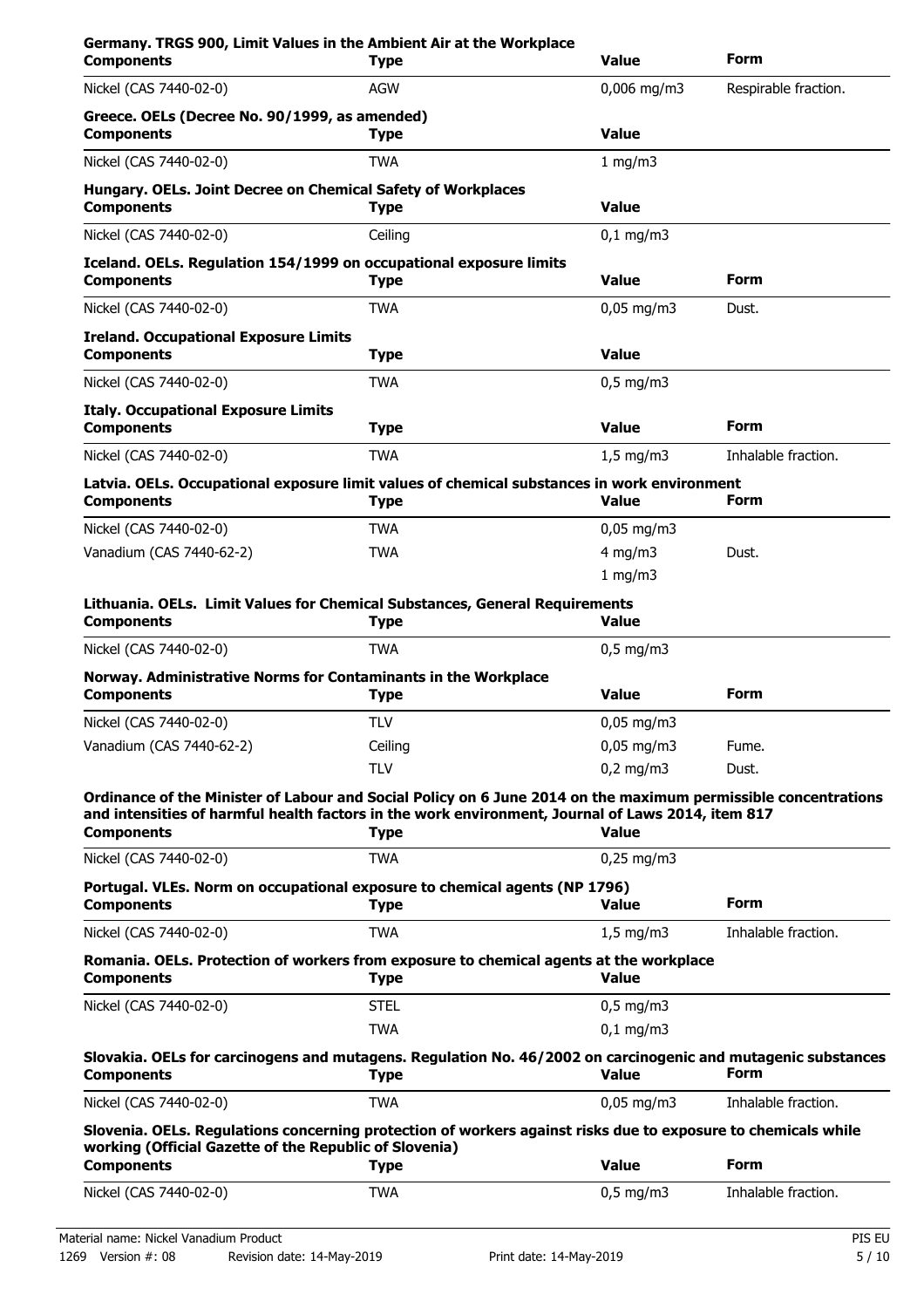| <b>Components</b>                                                                                                                                                                                                                         | <b>Type</b>     |                                        |                                 | <b>Value</b>         | <b>Form</b>                                                                                    |
|-------------------------------------------------------------------------------------------------------------------------------------------------------------------------------------------------------------------------------------------|-----------------|----------------------------------------|---------------------------------|----------------------|------------------------------------------------------------------------------------------------|
| Vanadium (CAS 7440-62-2)                                                                                                                                                                                                                  | <b>TWA</b>      |                                        |                                 | $0,5$ mg/m3          | Inhalable fraction.                                                                            |
| <b>Spain. Occupational Exposure Limits</b><br><b>Components</b>                                                                                                                                                                           | <b>Type</b>     |                                        |                                 | <b>Value</b>         |                                                                                                |
| Nickel (CAS 7440-02-0)                                                                                                                                                                                                                    | <b>TWA</b>      |                                        |                                 | 1 mg/m3              |                                                                                                |
| Sweden. OELs. Work Environment Authority (AV), Occupational Exposure Limit Values (AFS 2015:7)<br><b>Components</b>                                                                                                                       | <b>Type</b>     |                                        |                                 | <b>Value</b>         | Form                                                                                           |
| Nickel (CAS 7440-02-0)                                                                                                                                                                                                                    | <b>TWA</b>      |                                        |                                 | $0,5$ mg/m3          | Total dust.                                                                                    |
| Switzerland. SUVA Grenzwerte am Arbeitsplatz<br><b>Components</b>                                                                                                                                                                         | <b>Type</b>     |                                        |                                 | <b>Value</b>         | <b>Form</b>                                                                                    |
| Nickel (CAS 7440-02-0)                                                                                                                                                                                                                    | <b>TWA</b>      |                                        |                                 | $0,5$ mg/m3          | Inhalable fraction.                                                                            |
| UK. EH40 Workplace Exposure Limits (WELs)<br><b>Components</b>                                                                                                                                                                            | <b>Type</b>     |                                        |                                 | <b>Value</b>         |                                                                                                |
| Nickel (CAS 7440-02-0)                                                                                                                                                                                                                    | <b>TWA</b>      |                                        |                                 | $0,5$ mg/m3          |                                                                                                |
| Czech Republic. Limit Values for Indictators of Biological Exposure Tests in Urine and Blood, Annex 2, Tables 1 and<br>2, Government Decree 432/2003 Sb.<br><b>Components</b>                                                             | <b>Value</b>    | <b>Determinant</b>                     | <b>Specimen</b>                 | <b>Sampling Time</b> |                                                                                                |
| Nickel (CAS 7440-02-0)                                                                                                                                                                                                                    | 0,077 µmol/mmol | <b>Nickel</b>                          | Creatinine in<br>urine          | $\ast$               |                                                                                                |
|                                                                                                                                                                                                                                           | $0,04$ mg/g     | <b>Nickel</b>                          | Creatinine in<br>urine          | $\ast$               |                                                                                                |
| * - For sampling details, please see the source document.<br>Finland. HTP-arvot, App 2., Biological Limit Values, (BRA/BGV), Social Affairs and Ministry of Health<br><b>Components</b>                                                   | <b>Value</b>    | <b>Determinant</b>                     | <b>Specimen</b>                 | <b>Sampling Time</b> |                                                                                                |
| Nickel (CAS 7440-02-0)                                                                                                                                                                                                                    | $0,1$ umol/l    | <b>Nickel</b>                          | Urine                           | $\ast$               |                                                                                                |
| * - For sampling details, please see the source document.<br>Hungary. Chemical Safety at Workplace Ordinance Joint Decree No. 25/2000 (Annex 2): Permissible limit values<br>of biological exposure (effect) indices<br><b>Components</b> | <b>Value</b>    | <b>Determinant</b>                     | <b>Specimen</b>                 | <b>Sampling Time</b> |                                                                                                |
| Nickel (CAS 7440-02-0)                                                                                                                                                                                                                    | $0,02$ mg/g     | <b>Nickel</b>                          | Creatinine in                   | $\ast$               |                                                                                                |
|                                                                                                                                                                                                                                           | 0,038 µmol/mmol | Nickel                                 | urine<br>Creatinine in<br>urine | $\ast$               |                                                                                                |
| * - For sampling details, please see the source document.                                                                                                                                                                                 |                 |                                        |                                 |                      |                                                                                                |
| Switzerland. BAT-Werte (Biological Limit Values in the Workplace as per SUVA)<br><b>Components</b>                                                                                                                                        | Value           | <b>Determinant</b>                     | <b>Specimen</b>                 | <b>Sampling Time</b> |                                                                                                |
| Nickel (CAS 7440-02-0)                                                                                                                                                                                                                    | $45 \mu g/l$    | <b>Nickel</b>                          | Urine                           | $\ast$               |                                                                                                |
| * - For sampling details, please see the source document.<br><b>Recommended monitoring</b>                                                                                                                                                |                 |                                        |                                 |                      |                                                                                                |
| procedures                                                                                                                                                                                                                                |                 | Follow standard monitoring procedures. |                                 |                      |                                                                                                |
| Derived no effect levels<br>(DNELs)                                                                                                                                                                                                       | Not available.  |                                        |                                 |                      |                                                                                                |
| <b>Predicted no effect</b><br>concentrations (PNECs)                                                                                                                                                                                      | Not available.  |                                        |                                 |                      |                                                                                                |
| 8.2. Exposure controls                                                                                                                                                                                                                    |                 |                                        |                                 |                      |                                                                                                |
| <b>Appropriate engineering</b>                                                                                                                                                                                                            |                 |                                        |                                 |                      | Good general ventilation should be used. Ventilation rates should be matched to conditions. If |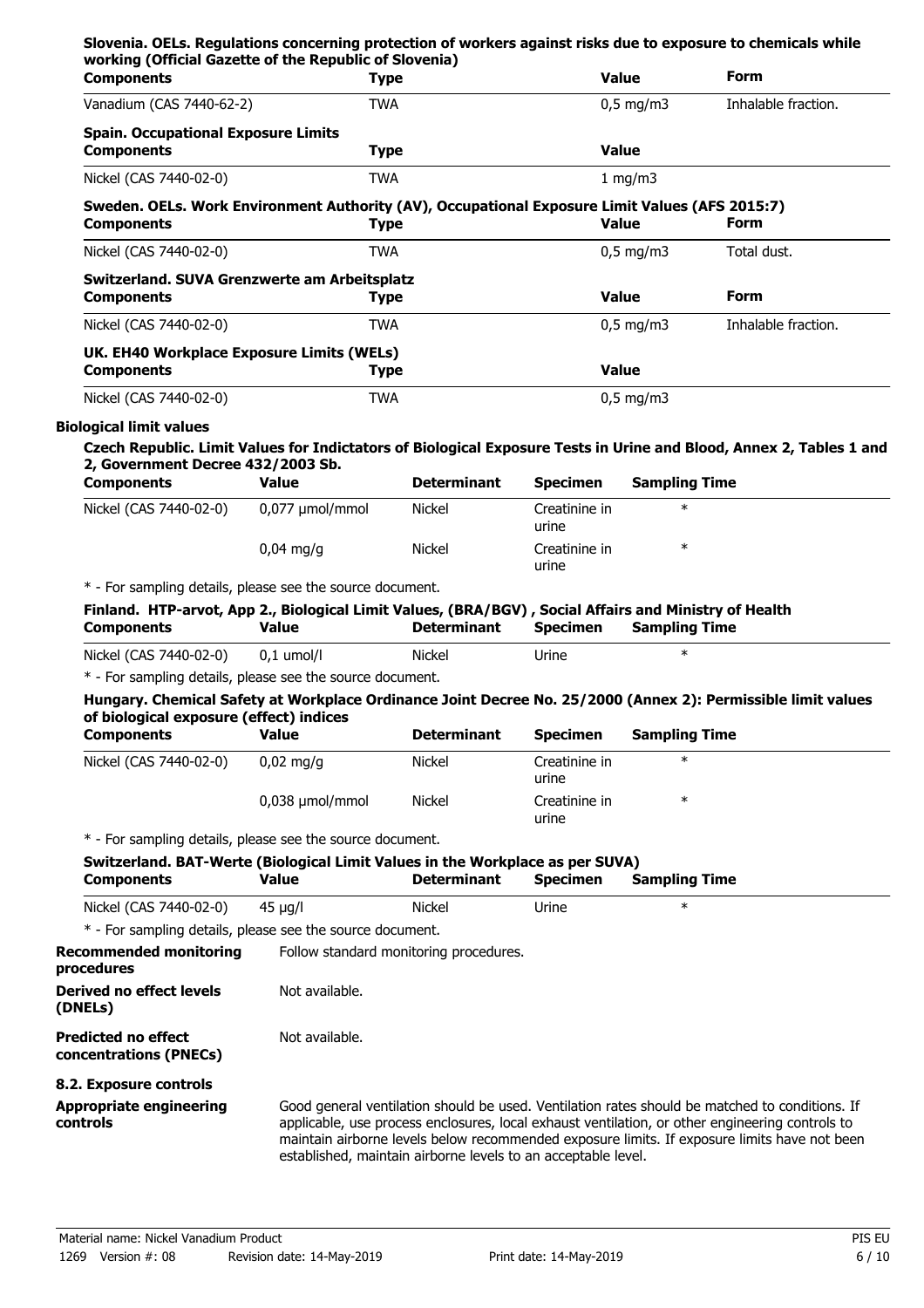### **Individual protection measures, such as personal protective equipment**

| <b>General information</b>                | Use personal protective equipment as required. Personal protection equipment should be chosen<br>according to the CEN standards and in discussion with the supplier of the personal protective<br>equipment.                                                                                                                                                       |
|-------------------------------------------|--------------------------------------------------------------------------------------------------------------------------------------------------------------------------------------------------------------------------------------------------------------------------------------------------------------------------------------------------------------------|
| Eye/face protection                       | If contact is likely, safety glasses with side shields are recommended.                                                                                                                                                                                                                                                                                            |
| <b>Skin protection</b>                    |                                                                                                                                                                                                                                                                                                                                                                    |
| - Hand protection                         | Wear appropriate chemical resistant gloves.                                                                                                                                                                                                                                                                                                                        |
| - Other                                   | Wear appropriate chemical resistant clothing. Use of an impervious apron is recommended.                                                                                                                                                                                                                                                                           |
| <b>Respiratory protection</b>             | In case of insufficient ventilation, wear suitable respiratory equipment.                                                                                                                                                                                                                                                                                          |
| <b>Thermal hazards</b>                    | Wear appropriate thermal protective clothing, when necessary.                                                                                                                                                                                                                                                                                                      |
| <b>Hygiene measures</b>                   | Observe any medical surveillance requirements. Always observe good personal hygiene measures,<br>such as washing after handling the material and before eating, drinking, and/or smoking. Routinely<br>wash work clothing and protective equipment to remove contaminants. Contaminated work clothing<br>should not be allowed out of the workplace.               |
| <b>Environmental exposure</b><br>controls | Good general ventilation should be used. Ventilation rates should be matched to conditions. If<br>applicable, use process enclosures, local exhaust ventilation, or other engineering controls to<br>maintain airborne levels below recommended exposure limits. If exposure limits have not been<br>established, maintain airborne levels to an acceptable level. |

# **SECTION 9: Physical and chemical properties**

# **9.1. Information on basic physical and chemical properties**

| <b>Appearance</b>                                    |                                               |
|------------------------------------------------------|-----------------------------------------------|
| <b>Physical state</b>                                | Solid.                                        |
| Form                                                 | Solid.                                        |
| Colour                                               | Gray-silver                                   |
| Odour                                                | None.                                         |
| <b>Odour threshold</b>                               | Not applicable.                               |
| рH                                                   | Not applicable.                               |
| <b>Melting point/freezing point</b>                  | 1455 °C (2651 °F) estimated / Not applicable. |
| <b>Initial boiling point and</b><br>boiling range    | Not applicable.                               |
| <b>Flash point</b>                                   | Not applicable.                               |
| <b>Evaporation rate</b>                              | Not applicable.                               |
| <b>Flammability (solid, gas)</b>                     | None known.                                   |
| Upper/lower flammability or explosive limits         |                                               |
| <b>Flammability limit - lower</b><br>(%)             | Not applicable.                               |
| <b>Flammability limit - lower</b><br>(%) temperature | Not applicable.                               |
| <b>Flammability limit -</b><br>upper $(\% )$         | Not applicable.                               |
| <b>Flammability limit -</b><br>upper (%) temperature | Not applicable.                               |
| <b>Explosive limit - lower (</b><br>%)               | Not applicable.                               |
| <b>Explosive limit - lower (</b><br>%) temperature   | Not applicable.                               |
| Explosive limit – upper<br>(%)                       | Not applicable.                               |
| <b>Explosive limit - upper (</b><br>%) temperature   | Not applicable.                               |
| <b>Vapour pressure</b>                               | Not applicable.                               |
| <b>Vapour density</b>                                | Not applicable.                               |
| <b>Relative density</b>                              | Not applicable.                               |
| Solubility(ies)                                      |                                               |
| Solubility (water)                                   | Insoluble.                                    |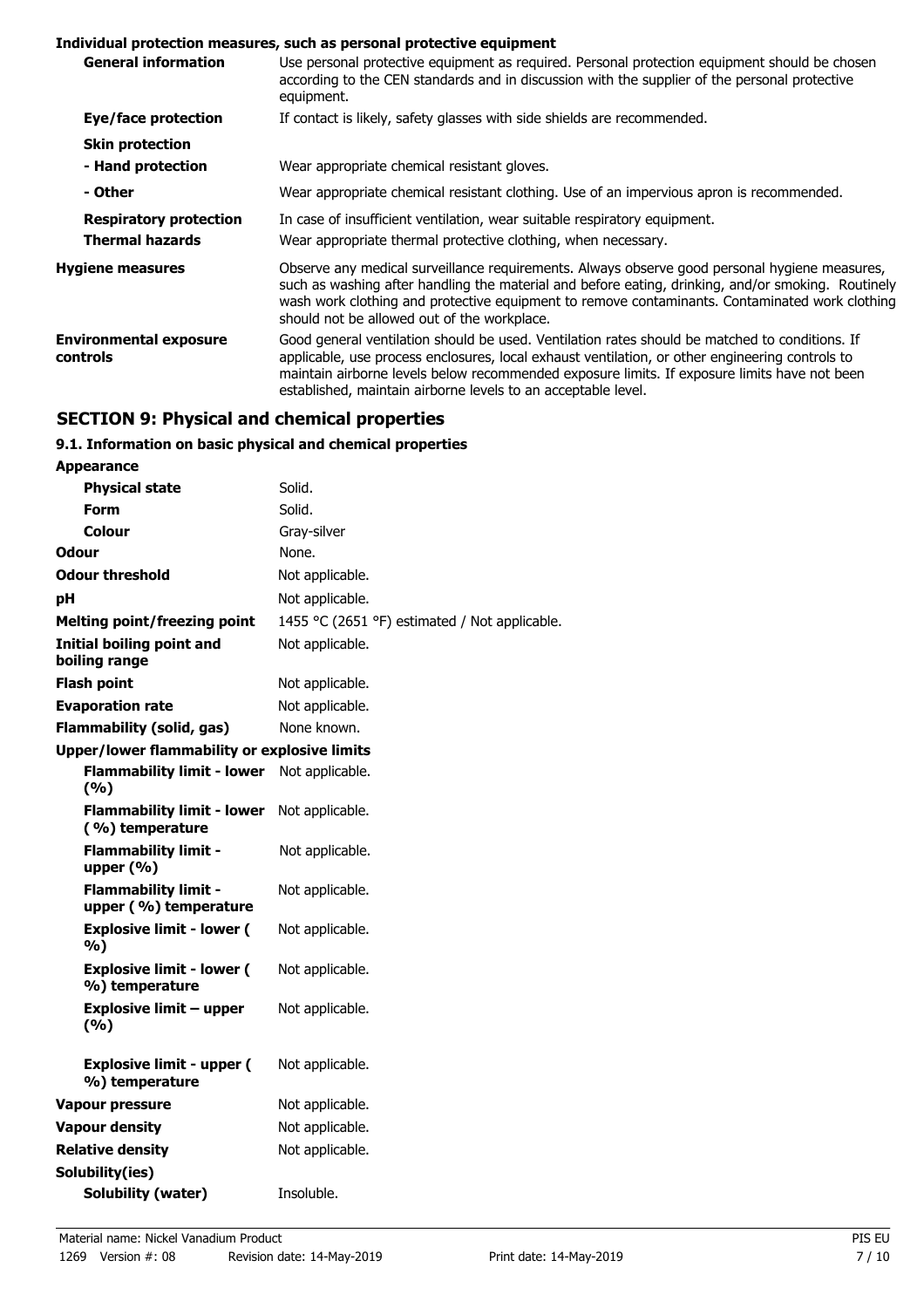| <b>Partition coefficient</b><br>(n-octanol/water) | Not applicable.      |
|---------------------------------------------------|----------------------|
| <b>Auto-ignition temperature</b>                  | Not applicable.      |
| <b>Decomposition temperature</b>                  | Not applicable.      |
| Viscosity                                         | Not applicable.      |
| <b>Explosive properties</b>                       | Not explosive.       |
| <b>Oxidising properties</b>                       | Not oxidising.       |
| 9.2. Other information                            |                      |
| <b>Density</b>                                    | 8,54 g/cm3 estimated |
| <b>Specific gravity</b>                           | 8,54 estimated       |
|                                                   |                      |

# **SECTION 10: Stability and reactivity**

| 10.1. Reactivity                            | The product is stable and non-reactive under normal conditions of use, storage and transport                               |
|---------------------------------------------|----------------------------------------------------------------------------------------------------------------------------|
| 10.2. Chemical stability                    | Material is stable under normal conditions.                                                                                |
| 10.3. Possibility of hazardous<br>reactions | No dangerous reaction known under conditions of normal use.                                                                |
| 10.4. Conditions to avoid                   | Keep away from heat, hot surfaces, sparks, open flames and other ignition sources. Contact with<br>incompatible materials. |
| 10.5. Incompatible materials                | Strong acids.                                                                                                              |
| 10.6. Hazardous<br>decomposition products   | No hazardous decomposition products are known.                                                                             |

# **SECTION 11: Toxicological information**

| General information                      | Occupational exposure to the substance or mixture may cause adverse effects.                                                               |
|------------------------------------------|--------------------------------------------------------------------------------------------------------------------------------------------|
| Information on likely routes of exposure |                                                                                                                                            |
| <b>Inhalation</b>                        | Prolonged inhalation may be harmful. Under normal conditions of intended use, this material is not<br>expected to be an inhalation hazard. |
| <b>Skin contact</b>                      | May cause an allergic skin reaction.                                                                                                       |
| Eye contact                              | Not likely, due to the form of the product.                                                                                                |
| <b>Ingestion</b>                         | May cause discomfort if swallowed. However, ingestion is not likely to be a primary route of<br>occupational exposure.                     |
|                                          |                                                                                                                                            |

**Symptoms** May cause an allergic skin reaction. Dermatitis. Rash.

# **11.1. Information on toxicological effects**

| <b>Acute toxicity</b>                                  | Not known.                                                                                                                                                                    |
|--------------------------------------------------------|-------------------------------------------------------------------------------------------------------------------------------------------------------------------------------|
| <b>Skin corrosion/irritation</b>                       | Due to partial or complete lack of data the classification is not possible. May cause skin irritation.                                                                        |
| Serious eye damage/eye<br>irritation                   | Due to partial or complete lack of data the classification is not possible. Not likely, due to the form<br>of the product.                                                    |
| <b>Respiratory sensitisation</b>                       | Not a respiratory sensitizer. Due to partial or complete lack of data the classification is not possible                                                                      |
| <b>Skin sensitisation</b>                              | May cause an allergic skin reaction.                                                                                                                                          |
| <b>Germ cell mutagenicity</b>                          | Due to partial or complete lack of data the classification is not possible.                                                                                                   |
| Carcinogenicity                                        | Suspected of causing cancer.                                                                                                                                                  |
| at work (as amended)<br>Not listed.                    | Hungary. 26/2000 EüM Ordinance on protection against and preventing risk relating to exposure to carcinogens<br><b>IARC Monographs. Overall Evaluation of Carcinogenicity</b> |
| Nickel (CAS 7440-02-0)                                 | 2B Possibly carcinogenic to humans.                                                                                                                                           |
| working (Official Gazette of the Republic of Slovenia) | Slovenia. OELs. Regulations concerning protection of workers against risks due to exposure to chemicals while                                                                 |
| Nickel (CAS 7440-02-0)                                 | Carcinogenic, Category 2.                                                                                                                                                     |
| <b>Reproductive toxicity</b>                           | Due to partial or complete lack of data the classification is not possible.                                                                                                   |
| Specific target organ toxicity<br>- single exposure    | Due to partial or complete lack of data the classification is not possible.                                                                                                   |
| Specific target organ toxicity<br>- repeated exposure  | Causes damage to organs through prolonged or repeated exposure.                                                                                                               |
| <b>Aspiration hazard</b>                               | Not an aspiration hazard. Due to partial or complete lack of data the classification is not possible                                                                          |
| Mixture versus substance<br>information                | No information available.                                                                                                                                                     |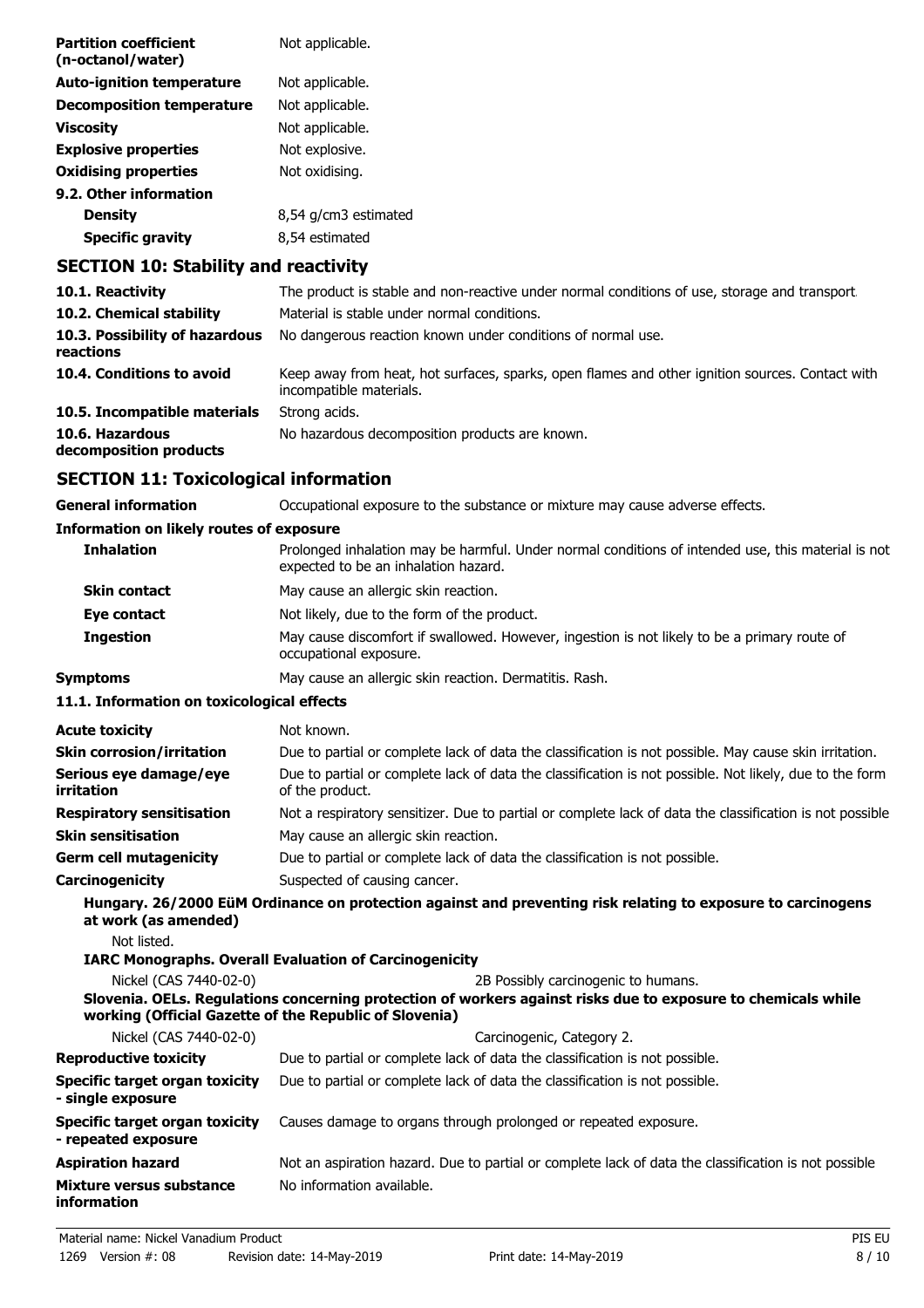### **Other information** Not available.

# **SECTION 12: Ecological information**

| 12.1. Toxicity                                            | Based on available data, the classification criteria are not met for hazardous to the aquatic<br>environment. Not relevant, due to the form of the product.                                |
|-----------------------------------------------------------|--------------------------------------------------------------------------------------------------------------------------------------------------------------------------------------------|
| 12.2. Persistence and<br>degradability                    | No data is available on the degradability of any ingredients in the mixture.                                                                                                               |
| 12.3. Bioaccumulative<br>potential                        | No data available.                                                                                                                                                                         |
| <b>Partition coefficient</b><br>n-octanol/water (log Kow) | Not available.                                                                                                                                                                             |
| <b>Bioconcentration factor (BCF)</b>                      | Not available.                                                                                                                                                                             |
| 12.4. Mobility in soil                                    | No data available.                                                                                                                                                                         |
| 12.5. Results of PBT and<br><b>vPvB</b> assessment        | Not a PBT or vPvB substance or mixture.                                                                                                                                                    |
| 12.6. Other adverse effects                               | No other adverse environmental effects (e.g. ozone depletion, photochemical ozone creation<br>potential, endocrine disruption, global warming potential) are expected from this component. |
| 12.7. Additional information                              |                                                                                                                                                                                            |
| Estonia Dangerous substances in groundwater Data          |                                                                                                                                                                                            |
| Nickel (CAS 7440-02-0)                                    | Nickel (Ni) 10 ug/l<br>Nickel (Ni) 200 ug/l                                                                                                                                                |
| Estonia Dangerous substances in soil Data                 |                                                                                                                                                                                            |
| Nickel (CAS 7440-02-0)                                    | Nickel (Ni) 150 mg/kg<br>Nickel (Ni) 50 mg/kg<br>Nickel (Ni) 500 mg/kg                                                                                                                     |
| Vanadium (CAS 7440-62-2)                                  | Vanadium (V) 1000 mg/kg<br>Vanadium (V) 300 mg/kg<br>Vanadium (V) 50 mg/kg                                                                                                                 |

# **SECTION 13: Disposal considerations**

# **13.1. Waste treatment methods**

| <b>Residual waste</b>                  | Dispose of in accordance with local regulations. Empty containers or liners may retain some product<br>residues. This material and its container must be disposed of in a safe manner (see: Disposal<br>instructions). |
|----------------------------------------|------------------------------------------------------------------------------------------------------------------------------------------------------------------------------------------------------------------------|
| <b>Contaminated packaging</b>          | Since emptied containers may retain product residue, follow label warnings even after container is<br>emptied. Empty containers should be taken to an approved waste handling site for recycling or<br>disposal.       |
| EU waste code                          | The Waste code should be assigned in discussion between the user, the producer and the waste<br>disposal company.                                                                                                      |
| <b>Disposal</b><br>methods/information | Collect and reclaim or dispose in sealed containers at licensed waste disposal site. Dispose of<br>contents/container in accordance with local/regional/national/international regulations.                            |
| <b>Special precautions</b>             | Dispose in accordance with all applicable regulations.                                                                                                                                                                 |

# **SECTION 14: Transport information**

### **ADR**

14.1. - 14.6.: Not regulated as dangerous goods.

## **RID**

14.1. - 14.6.: Not regulated as dangerous goods.

# **ADN**

14.1. - 14.6.: Not regulated as dangerous goods.

# **IATA**

14.1. - 14.6.: Not regulated as dangerous goods.

## **IMDG**

14.1. - 14.6.: Not regulated as dangerous goods.

# **SECTION 15: Regulatory information**

# **15.1. Safety, health and environmental regulations/legislation specific for the substance or mixture**

# **EU regulations**

**Regulation (EC) No. 1005/2009 on substances that deplete the ozone layer, Annex I and II, as amended** Not listed.